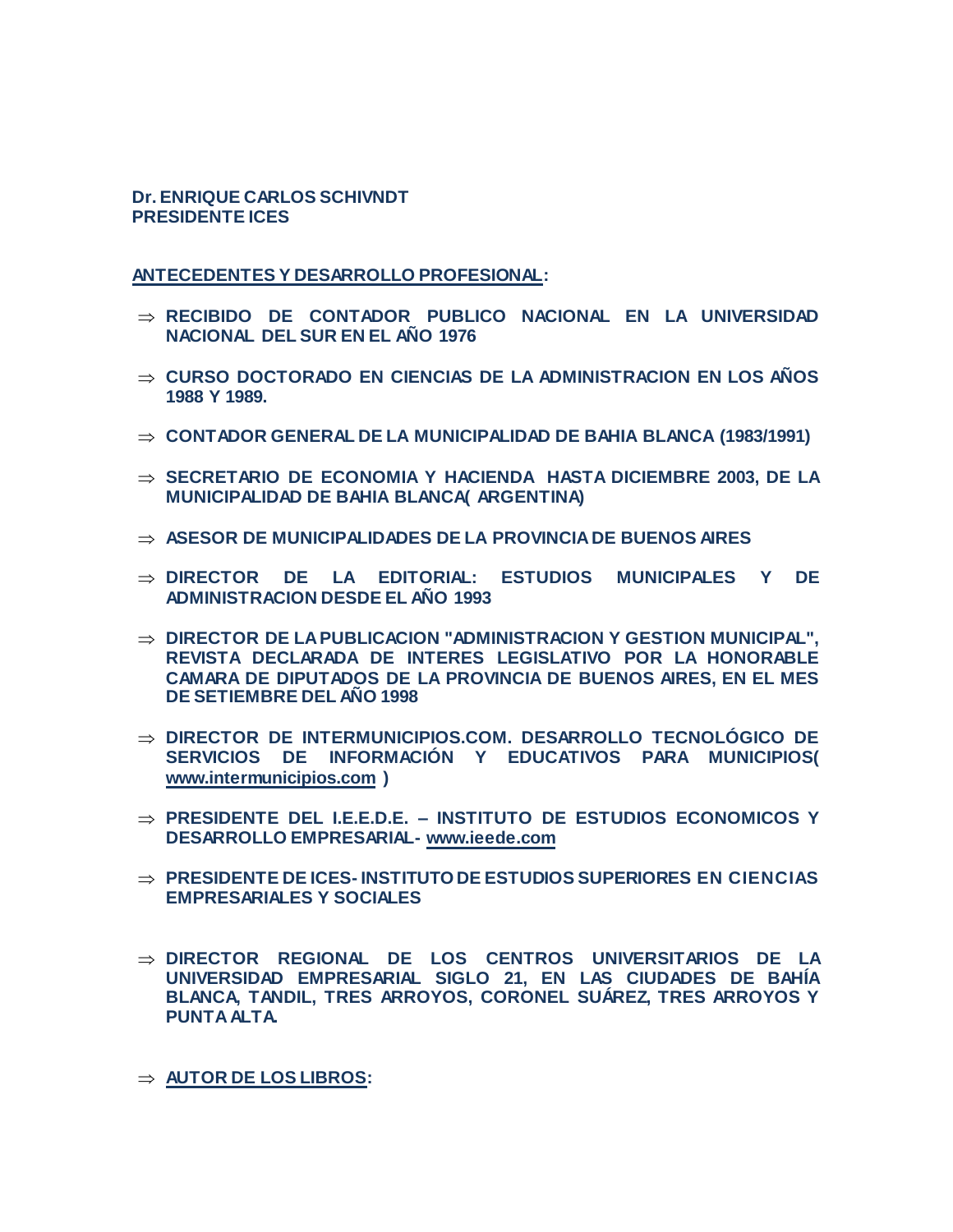- **MANUAL DEL PRESUPUESTO MUNICIPAL**
- **PRESUPUESTO POR PROGRAMAS EN LA ADMINISTRACION MUNICIPAL**
- **ADMINISTRACION DE LOS RECURSOS Y EQUILIBRIO FISCAL EN LOS MUNICIPIOS**
- **PRESUPUESTO BASE CERO EN LA ADMINISTRACION PUBLICA**
- **REFORMA DEL SISTEMA DE ADMINISTRACION TRIBUTARIA Y LINEAMIENTOS, BASES Y CONTENIDOS DE UN NUEVO CODIGO FISCAL.**
- **COORDINADOR DEL LIBRO PRESUPUESTO PARTICIPATIVO EN LOS MUNICIPIOS – EXPERIENCIAS ARGENTINAS**
- **COORDINADOR DEL LIBRO MANUAL DEL EJECUTIVO MUNICIPAL**
- **COORDINADOR DEL LIBRO MANUAL DEL CONCEJAL MUNICIPAL**
- **CONVENIO MULTILATERAL EN LOS MUNICIPIOS**
- **MANUAL DEL CONTADOR MUNICIPAL**
- **LOS RECURSOS HUMANOS EN LOS MUNICIPIOS**

## $\Rightarrow$  **CURSOS DE CAPACITACION**

- **DIRECTOR DEL CURSO DE CAPACITACION A DISTANCIA "CALIDAD TOTAL EN LA ADMINISTRACION PUBLICA"**
- **DIRECTOR DEL CURSO DE CAPACITACION A DISTANCIA "ADMINISTRACIÓN FISCAL Y GESTION ECONOMICO FINANCIERA MUNICIPAL"**
- **DIRECTOR DEL CURSO DE CAPACITACION A DISTANCIA "CONTABILIDAD MUNICIPAL, SISTEMAS DE ADMINISTRACIÓN, CONTROL Y AUDITORIA"**
- **DIRECTOR DEL CURSO DE CAPACITACION A DISTANCIA " LA FUNCION DEL EJECUTIVO MUNICIPAL"**
- **DIRECTOR DEL CURSO DE CAPACITACION A DISTANCIA " LA FUNCION DEL CONCEJAL MUNICIPAL"**
- **DIRECTOR DEL CURSO DE CAPACITACION A DISTANCIA " LA FUNCION DE FISCALIZACION TRIBUTARIA"**
- **DIRECTOR DEL CURSO DE CAPACITACION A DISTANCIA " DESARROLLO LOCAL, PROMOCION DEL EMPLEO Y GESTION URBANO PARTICIPATIVA"**

**CURSOS Y CONFERENCIAS**

- **DISERTANTE EN LAS PRIMERAS JORNADAS DE ACTUALIZACION Y CAPACITACION DE FUNCIONARIOS MUNICIPALES -EMPRESAS Y HOSPITALES PUBLICOS-**
- **DISERTANTE EN LAS SEGUNDAS JORNADAS SOBRE ADMINISTRACION PUBLICA**
- **EN EL AÑO 1995, HA DICTADO JORNADAS SOBRE CAPACITACION EN LOS SIGUIENTES MUNICIPIOS ARGENTINOS.**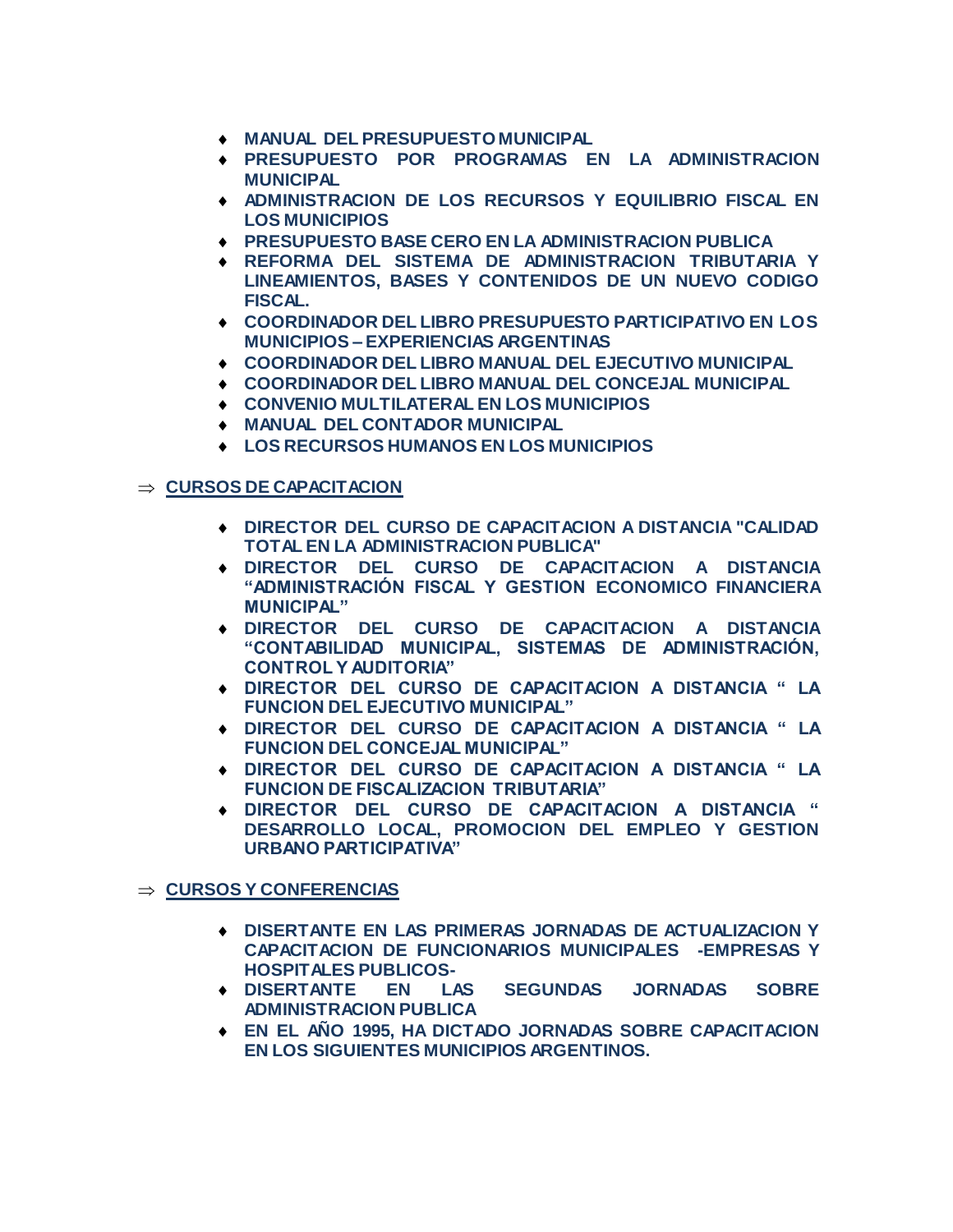- **LAS FLORES, LOMAS DE ZAMORA, GENERAL SAN MARTIN, MORON, PILAR, TRES DE FEBRERO Y ENTE CONURBANO DE LA PROVINCIA DE BUENOS AIRES**
- **DURANTE EL TRANSCURSO DEL AÑO 1996, HA DICTADO JORNADAS EN:**
	- **TRELEW, PROVINCIA DEL CHUBU**
	- **SANTO TOME, PROVINCIA DE SANTA FE**
	- **VILLA REGINA, PROVINCIA DE RIO NEGRO**
	- **ROQUE SAENZ PEÑA, PROVINCIA DEL CHACO**
	- **COMODORO RIVADAVIA, PROVINCIA DEL CHUBUT**
	- **FAMAILLA, PROVINCIA DE TUCUMAN**
	- **LOMAS DE ZAMORA, PROVINCIA DE BUENOS AIRES**
	- **RAWSON, PROVINCIA DE SAN JUAN**
	- **ESCOBAR, PROVINCIA DE BUENOS AIRES**
	- **VICENTE LOPEZ, PROVINCIA DE BUENOS AIRES,**
	- **CORRIENTES (CAPITAL)**
	- **PRIMER CONGRESO NACIONAL DE MUNICIPALIDADES Y PROVINCIAS, CAPITAL FEDERAL (1996)**
	- **MUNICIPALIDAD DE LA COSTA, PROVINCIA DE BUENOS AIRES**
	- **SAN MIGUEL DE TUCUMAN**
	- **SEMINARIO PROVINCIAL DE ACTUALIZACION Y CAPACITACION MUNICIPAL (TANDIL) PROVINCIA DE BUENOS AIRES)**
	- **SANTIAGO DEL ESTERO (CAPITAL)**
	- **TRIBUNAL DE CUENTAS DE RESISTENCIA (CHACO)**
	- **SAN JUAN, CAPITAL**
	- **SEMINARIO CIUDAD DE BUENOS AIRES**
	- **FLORENCIO VARELA, PROVINCIA DE BUENOS AIRES**
	- **LINCOLN, PROVINCIA DE BUENOS AIRES**
	- **PALPALA, PROVINCIA DE JUJUY**
- **EN EL AÑO 1997 EN LA CIUDAD DE MAR DEL PLATA, PROVINCIA DE BUENOS AIRES, SEMINARIO DE "ADMINISTRACION DE LOS RECURSOS Y SANEAMIENTO ECONOMICO Y FINANCIERO DE LOS MUNICIPIOS"**
- **ASIMISMO, DICTO JORNADAS EN LAS MUNICIPALIDADES DE:**
	- **PEHUAJO, PROVINCIA DE BUENOS AIRES**
	- **CORRIENTES, CAPITAL**
	- **SANTO TOME, PROVINCIA DE CORRIENTES**
	- **PUERTO DESEADO, PROVINCIA DE SANTA CRUZ**
	- **SANTIAGO DEL ESTERO**
	- **BUENOS AIRES, CAPITAL**
	- **NEUQUEN, CAPITAL**
	- **MENDOZA, CAPITAL**
	- **PIGÚE, PROVINCIA DE BUENOS AIRES**
	- **SEMINARIO PROVINCIAL, CORDOBA CAPITAL**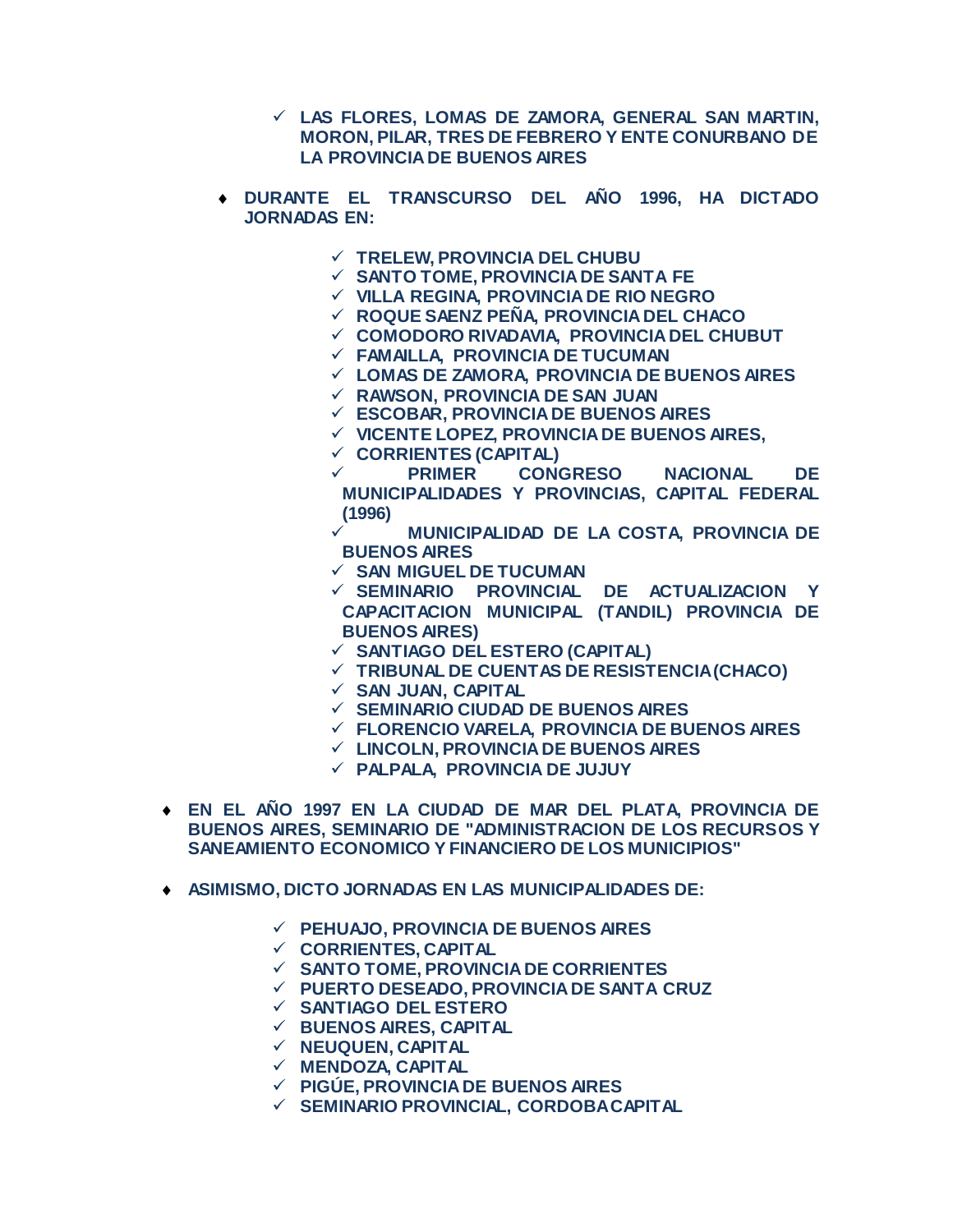- **LAPRIDA, PROVINCIA DE BUENOS AIRES**
- **GENERAL LAMADRID, PROVINCIA DE BUENOS AIRES**
- **EN EL AÑO 1998, DICTA JORNADAS DE CAPACITACION EN LAS MUNICIPALIDADES DE:** 
	- **BRAGADO, MAR DEL PLATA, AZUL, PEHUAJO, SAN NICOLAS DE LOS ARROYOS (PROVINCIA DE BUENOS AIRES), SAN JUAN CAPITAL, LA BANDA SANTIAGO DEL ESTERO), VIEDMA (RIO NEGRO) Y SANTA FE, CAPITAL**
- **EN SETIEMBRE DE 1999, FUE DISERTANTE EN EL SEMINARIO DE "PRESUPUESTO PARTICIPATIVO Y OTRAS POLITICAS DE GESTION", JUNTO A JOSE EDUARDO UTZIG, DE PORTO ALEGRE**
- **ASESORAMIENTO Y CONDUCCION DE EQUIPOS DE TRABAJO EN MATERIA DE REFORMA FINANCIERA, TRIBUTARIA Y PRESUPUESTARIA EN LOS SIGUIENTES MUNICIPIOS ARGENTINOS**
	- **ROQUE SAENZ PEÑA (PROVINCIA DEL CHACO)**
	- **CORRIENTES (CAPITAL**
	- **ADOLFO ALSINA (PROVINCIA DE BUENOS AIRES)**
	- **TORNQUIST (PROVINCIA DE BUENOS AIRES)**
	- **BENITO JUAREZ (PROVINCIA DE BUENOS AIRES)**
	- **AZUL (PROVINCIA DE BUENOS AIRES)**
	- **SALADILLO (PROVINCIA DE BUENOS AIRES)**
	- **BAHIA BLANCA (PROVINCIA DE BUENOS AIRES)**
	- **CORONEL SUAREZ (PROVINCIA DE BUENOS AIRES)**
	- **VILLA MERCEDES(SAN LUIS)**
	- **RAWSON(SAN JUAN)**
- **DOCENTE EN ALTA GERENCIA PUBLICA, HABIENDO DICTADO CATEDRAS EN LA UNIVERSIDAD DE LA PLATA Y EN LA UNIVERSIDAD DE BUENOS AIRES( ARGENTINA), ORGANIZADO POR LA FACULTAD DE CIENCIAS ECONOMICAS EN EL CURSO DE GESTION PUBLICA, DURANTE EL TRANSCURSO DEL AÑO 1999**
- **DIRECTOR DEL PROYECTO DE REFORMA DE LAS ADMINISTRACIONES MUNICIPALES PARA LOS TREINTA Y OCHO MUNICIPIOS DE LA PROVINCIA DE RIO NEGRO( ARGENTINA)**
- $\Rightarrow$  CONGRESOS NACIONALES EN LA REPUBLICA ARGENTINA
	- **COORDINADOR Y ORGANIZADOR DE LOS SIGUIENTES CONGRESOS NACIONALES E INTERNACIONALES:**
		- **ENCUENTRO LATINOAMERICANO DE MUNICIPALIDADES(27 Y 28 DE NOVIEMBRE DE 2003)**
		- **CONGRESO NACIONAL DE GOBIERNOS LOCALES( 1Y 2 DE JULIO DE 2004)**